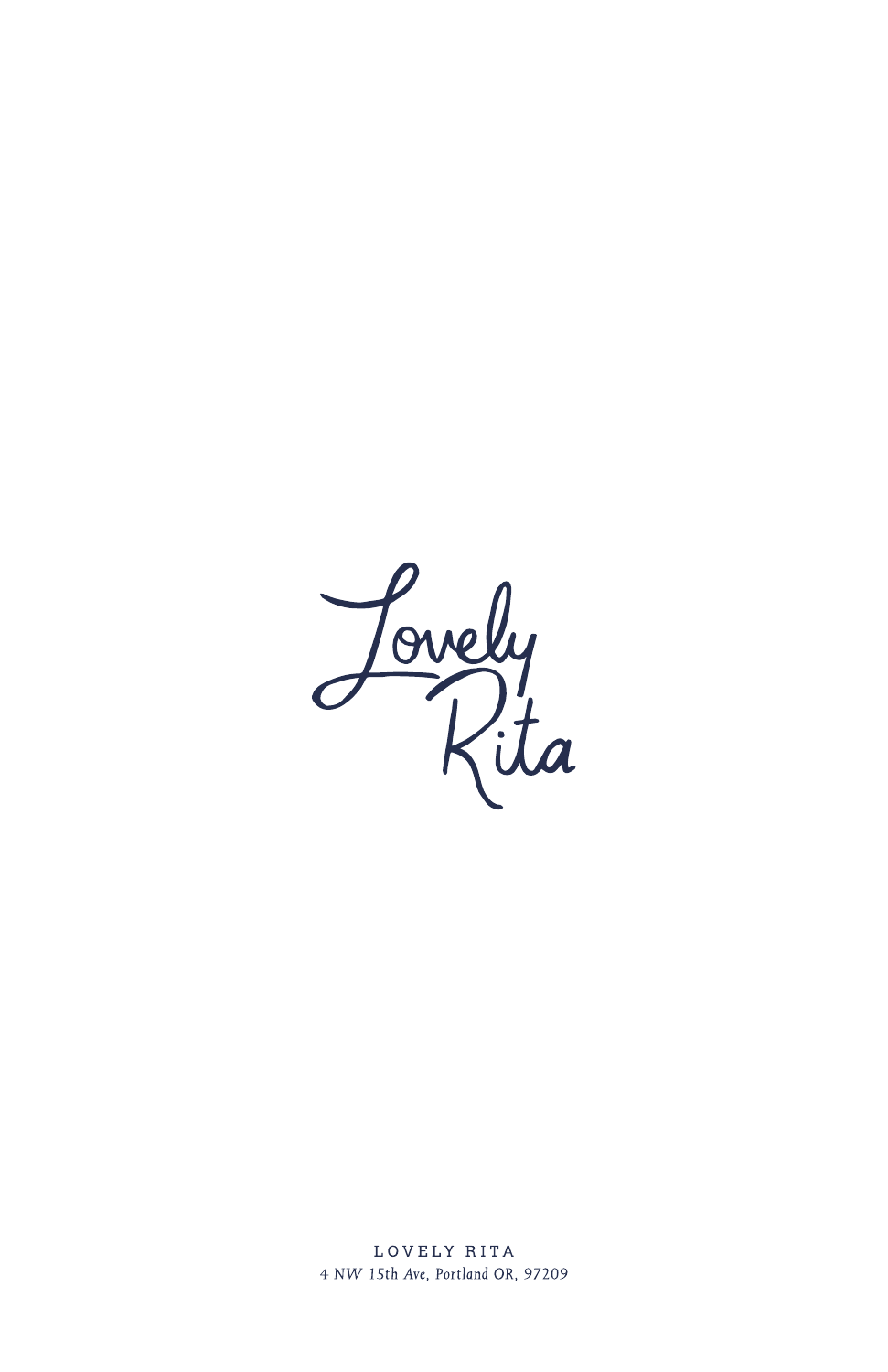#### **LOVELY** COCKTAILS

#### BARRELL AGED MANHATTAN \$18

Westward Single Malt Whiskey, Dickel Rye, Imbue Ox Barrell Vermouth, Carpano Antica Formula

# BARRELL AGED NEGRONI \$18

Ilegal Mezcal, Montellobos White Mezcal, Campari, Imbue Ox Barrell Vermouth

#### LOVELY MARTINI \$16

Aimsir Gin, Interobang Vermouth, Rogue Creamery "Smokey Blue" Cheese Stuffed Olive

> GIN RITA \$15 Aimsir Gin, Coconut, Lemon, Sea Salt

SU RUM \$15 Smith & Cross Rum, Orgeat, Fino Sherry

APEROL SPRITZ \$12 Domain Dufour, Aperol, Twist of Orange

> "CALIFORNIA" SOBER \$12 CBD Mocktail, Edible Flowers